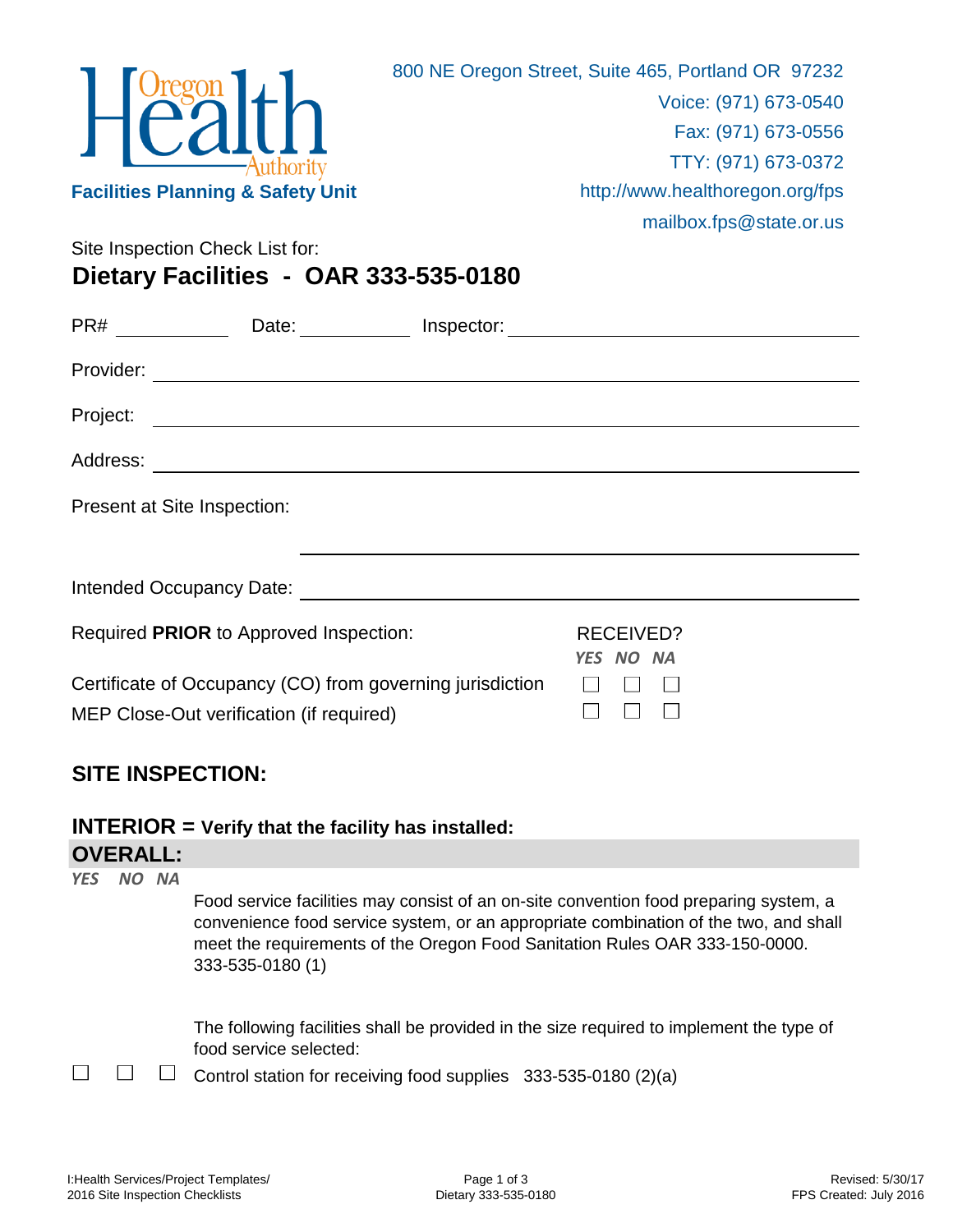|               | Storage space for four days supply including food requiring cold storage.<br>333-535-0180 (2)(b)                                                                                                                                                                                                                                                                                            |
|---------------|---------------------------------------------------------------------------------------------------------------------------------------------------------------------------------------------------------------------------------------------------------------------------------------------------------------------------------------------------------------------------------------------|
|               | Conventional food preparation systems require space and equipment for preparing,<br>cooking, and baking. Convenience food service systems such as frozen prepared<br>meals, bulk packaged entrees, and individual packaged portions, or systems using<br>contractual commissary services require space and equipment for thawing, portioning,<br>cooking and/or baking. 333-535-0180 (2)(c) |
|               | Convenience food service systems such as frozen prepared meals, bulk packaged<br>entrees, and individual packaged portions, or systems using contractual commissary<br>services require space and equipment for thawing, portioning, cooking and/or baking.<br>333-535-0180 (2)(c)                                                                                                          |
|               | Hand-washing stations located in the food preparation area. 333-535-0180 (2)(d)                                                                                                                                                                                                                                                                                                             |
|               | Patients meal service facilities. Examples are those required for tray assembly and<br>distribution. 333-535-0180 (2)(e)                                                                                                                                                                                                                                                                    |
|               | Dining space for ambulatory patients, staff, and visitors. $333-535-0180$ (2)(f)                                                                                                                                                                                                                                                                                                            |
| $\mathcal{L}$ | Ware-washing space located in a room or an alcove separate from food preparation<br>and serving area and shall include: $333-535-0180$ (2)(g)                                                                                                                                                                                                                                               |
|               | Commercial-type dishwasher equipment                                                                                                                                                                                                                                                                                                                                                        |
|               | Space for receiving, scraping, sorting and stacking soiled table ware                                                                                                                                                                                                                                                                                                                       |
|               | Space for transferring clean table ware to the using areas                                                                                                                                                                                                                                                                                                                                  |
|               | A hand-washing station shall be conveniently available.                                                                                                                                                                                                                                                                                                                                     |
|               | Hot Water temperatures serving dietary areas must meet OAR 333-150-0000 (Food<br>Sanitation Rules.)<br>411-054-0200 (9)(b)                                                                                                                                                                                                                                                                  |
|               | Water Temp $= 135$ degrees<br>$Reading =$                                                                                                                                                                                                                                                                                                                                                   |
|               | Pot washing facilities. 333-535-0180 (2)(h)                                                                                                                                                                                                                                                                                                                                                 |
|               | Storage areas and sanitizing facilities for cans, carts, and mobile tray conveyors.<br>333-535-0180 (2)(i)                                                                                                                                                                                                                                                                                  |
|               | Waste storage facilities located in a separate room easily accessible to the outside for<br>direct pickup and disposal.<br>333-535-0180 (2)(j)                                                                                                                                                                                                                                              |